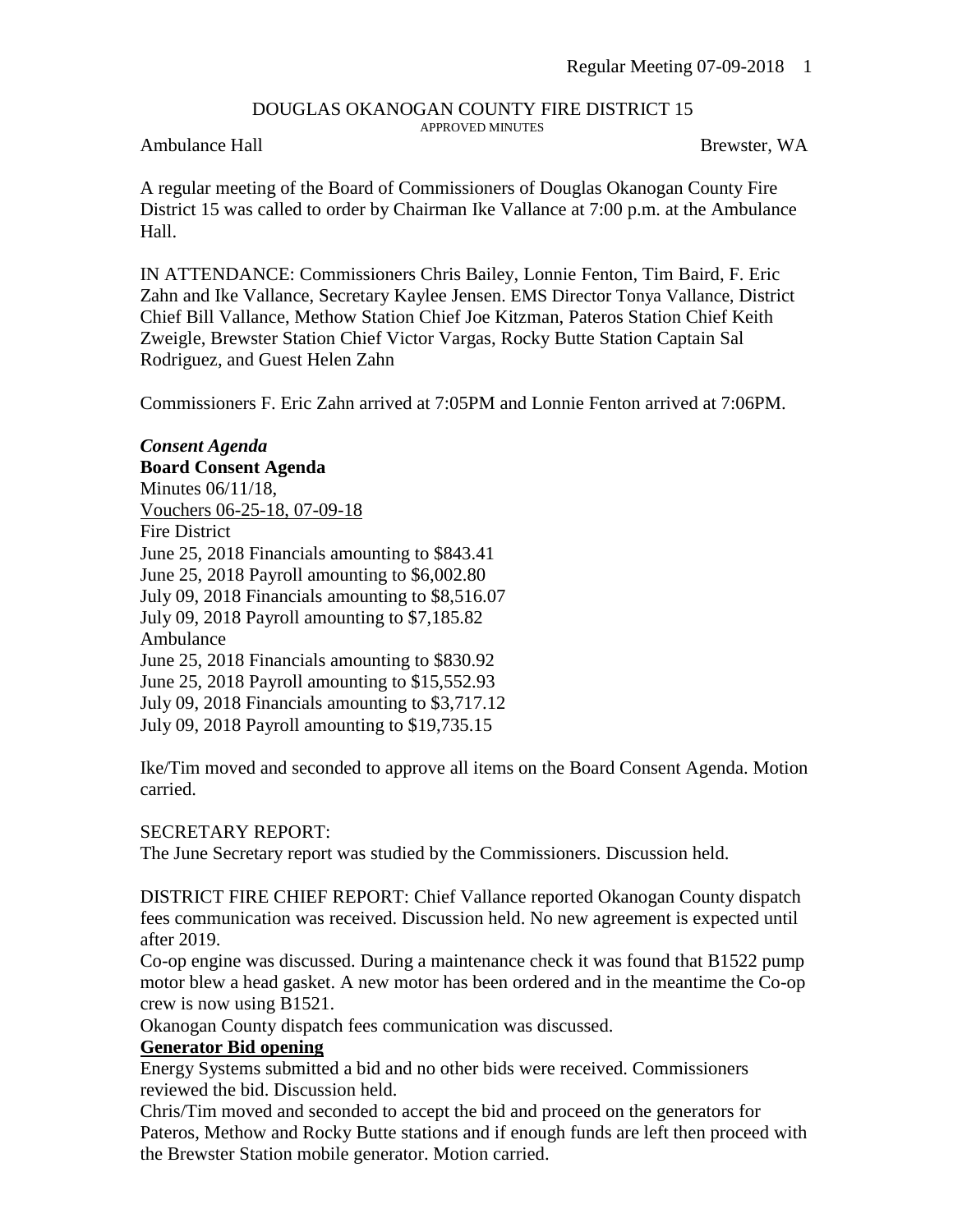SOP/SOG COMMITTEE REPORT: Nothing to report.

PATEROS REPORT: Chief Keith Zweigle reported firefighters provided mutual aid on a brush fire at Malott. Mutual aid was provided to District 6 at Winthrop structure fire. Firefighters responded to an ATV accident and an incident at Alta Lake with downed trees on campers and cars. Discussion held.

Firefighters have been completing routine maintenance of the fire station and equipment. E1511 R&M diagnostics needs to be done.

Firefighter trainings were discussed.

METHOW REPORT: Chief Joe Kitzman reported firefighters have completed wildland training.

The 4<sup>th</sup> of July events were held and two commissioners attended.

Methow firefighters responded to the ATV accident and provided Mutual aid to District 6 for a structure fire at Mazama. Firefighters were on standby at Brewster during the Malott incident. Firefighters assisted Pateros with the ATV accident. Some new lighting has been installed in the building.

BREWSTER REPORT: Captain Victor Vargas reported firefighters responded to a

wildland fire call on the Bridgeport Bar and responded to a rollover accident. Mutual aid was provided to Malott on a wildland fire call.

T1521 R&M replacement of tires was reported.

ROCKY BUTTE REPORT: Captain Sal Rodriguez reported firefighters responded to a wildland fire call on SR173. Firefighters completed extrication training with Brewster. Firefighters have been completing engine maintenance and hall cleanup.

EMS DIRECTOR REPORT: Tonya reported the State Auditor will be on-site for an Audit entrance Thursday morning at Pateros Station at 9AM. GEMT update was given. EMS held a bike rodeo on  $4<sup>th</sup>$  of July. Safe-sitter classes were discussed.

# **Direct deposit revolving fund**

Direct deposit was discussed. Kaylee/Tonya will be setup to administer direct deposit transactions. Vison software has the capabilities to process ACH transactions. Tim/Lonnie moved and seconded to approve direct deposit for payroll processing. Motion carried.

# **Resolution 02-2018 Refund**

Tim/Eric moved and seconded a motion to approve a refund in the amount of \$112.02. Motion carried.

# **Resolution 03-2018 Refund**

Tim/Lonnie moved and seconded a motion to approve a refund in the amount of \$19.57. Motion carried.